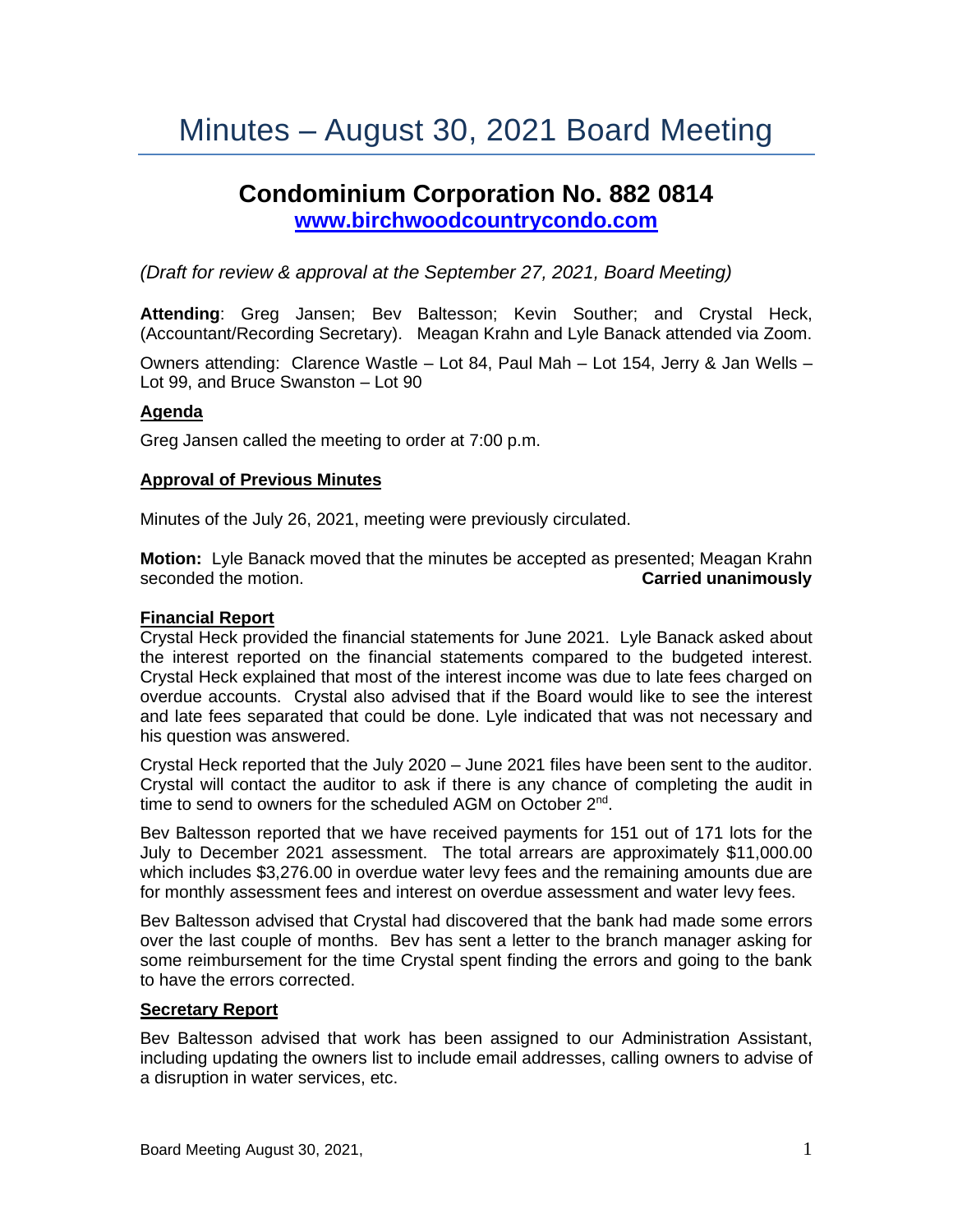#### **Site Services**

Kevin Souther reported that several projects are in progress or will be scheduled to be completed by the end of this year. Updates for these projects is shown in the Old Business section of the minutes.

Paul Mah reported that he has not had to mow much in the last couple of months due to the dry weather. Paul advised that he has completed maintenance on an owner property as requested by the Board.

Paul requested that Kevin contact Vicky at Crystal Glass to arrange for the window repair and replacement which was approved at the previous Board meeting.

#### **Brazeau County Liaison**

Lyle Banack advised that he discussed the possibility of some assistance from the County for our Water Services. Lyle will investigate further should it be determined that we need additional assistance.

Lyle has extended an invitation for the Brazeau County Reeve and Councilor to attend our Annual General Meeting on October 2, 2021.

Lyle advised that he discussed with the County the possibility of a new product for dust control that was tried by the county in a few different locations. The County has reviewed the trial results and found the cost of this new product was more expensive in the long run than even pavement, so this product is not advised. The County recommend we either continue with the current applications every one to two years, or pave the roads.

#### **Water Report**

Jerry Wells advised that he has been working to perform and execute all work identified in the Water Services Contractor contract as our current contactor is unable to perform the work.

Jerry also advised that Russ Smith has expressed interest in the Water Services Contractor position and has been riding with him while he does his daily rounds and testing since August 23, 2021.

Kevin Souther advised that the repairs and revisions to the Cedar Glen well house, including installing a shutoff valve, replacing a faulty pressure switch, and replacing a pressure tank were completed in August.

#### **Old Business**

#### **Action items as per list**

• Electrical boxes – Jerry Wells has new boxes and will arrange to install. No additional boxes will be ordered at this time.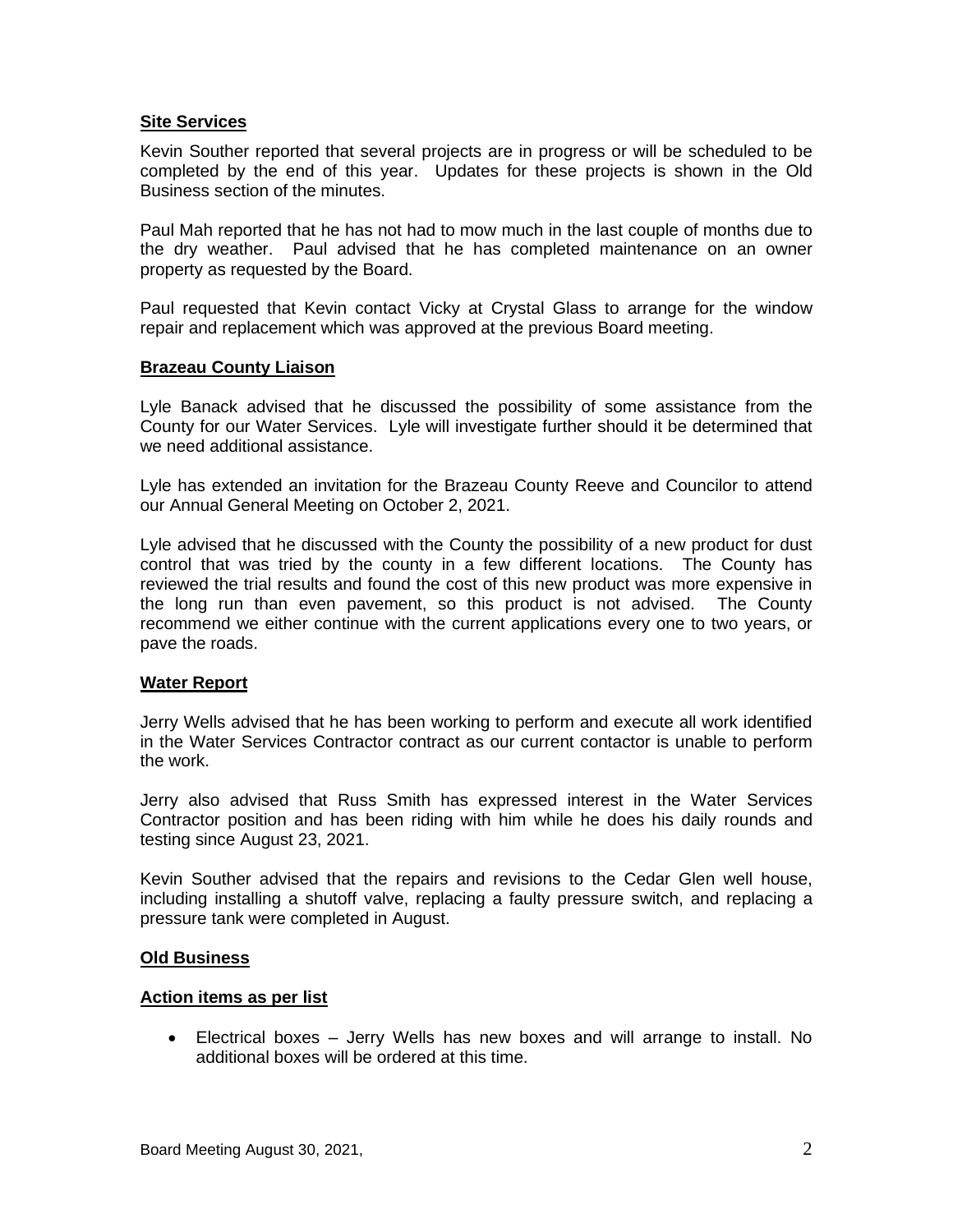- CC Valve and Water Hydrant Locations Bev Baltesson advised that there is still one loop in Willow Ridge that needs to have the photos taken.
- Lead Management Plan for Water Bev Baltesson advised that the bottles required for testing have been received. Bev also advised that no owners volunteered to have their water tested in the program. A random list of lots was created and Bev will contact owners to ensure we have 10 owners who agree to this testing. Only homes in all three well house areas will be considered for testing, no recreational vehicles, garages, etc. will be considered. Bev will ensure consent forms are created for all homes tested. Meagan Krahn and Jerry Wells will co-ordinate testing for Monday, September 6<sup>th</sup>. Jerry will ensure water samples collected are delivered to Element on Tuesday, September 7<sup>th</sup>.
- Lights at TWP road 494 entrance Currently on hold.
- Water Upgrade Project Kevin Souther advised that Bald Eagle will be doing the necessary revisions in the Willow Ridge well house. Kevin has not been advised when this work will be completed.
- Aspen Grove Wellhouse Flooding Kevin Souther asked Meagan Krahn to drop off the weeping tile by the wellhouse that she was going to donate. Kevin will determine if it will be long enough to use or if he will need to purchase a longer length.
- Sand/Grit Boxes on Hills Lyle Banack advised this has been completed.
- Reserve Fund Study Meagan Krahn has reached out to the engineer with a couple of emails but hasn't received a response to date. Meagan will call the engineer to get an update.
- Willow Ridge Wellhouse Shingles and Willow Ridge and Aspen Grove Siding Kevin Souther advised that Core Concrete & Construction will be able to complete this work this fall.
- Security Gate repair Kevin Souther and Bruce Swanston advised that the contractor has received parts for the gate and will be on site in the following week to, hopefully, complete the repair.
- Tree trimming and removal Kevin Souther advised that Paul Mah and Bruce Swanston have identified several trees that need to be removed in the area. Kevin will get quotes for this work and provide to Directors for approval.
- Install air intake in Willow Ridge Jerry Wells advised that he was able to install an air intake vent. Kevin Souther indicated that Bald Eagle will be doing some additional work on this venting when they are on site to complete the Willow Ridge well house revision.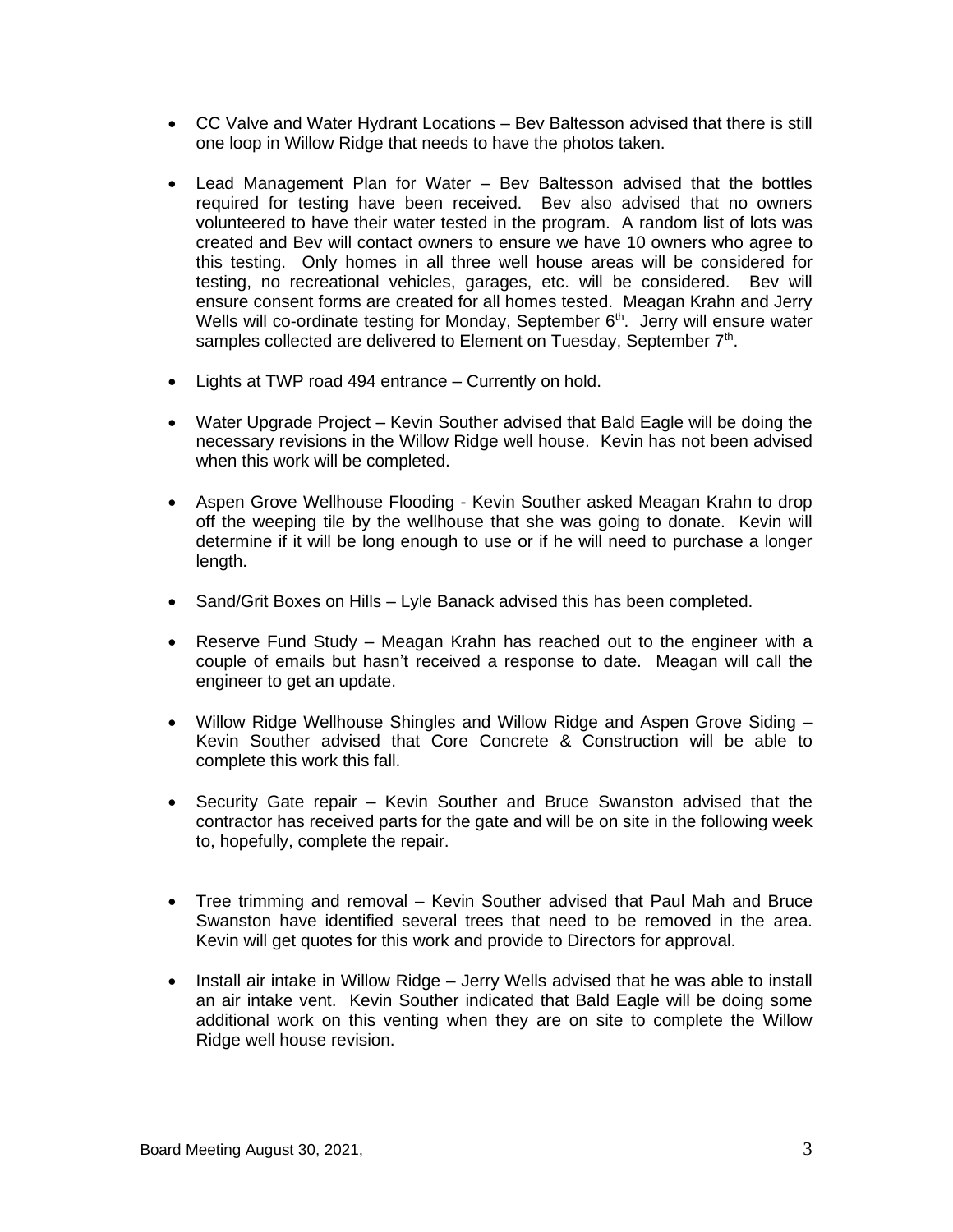• Grass maintenance, non-compliance lots – Kevin Souther and Paul Mah advised that lots that were identified and notified of non-compliance have been actioned. This item has been completed.

Greg Jansen closed this portion of meeting and the owners in attendance were dismissed. Jerry and Jan Wells were asked to remain at the meeting to further discuss the Water Services Contractor position.

#### **Water Services Contractor Position**

With the news that our current Water Services Contractor is unable to provide any services for August 2021 and in the future, discussion was held regarding a replacement. Bev Baltesson provided an explanation of how the Water Services Contractor and the Water Services Backup Contractor were paid for their services. Lyle Banack suggested that Jerry Wells be removed as the Water Services Contractor – Backup and be awarded the Water Services Contractor immediately.

**Motion:** Lyle Banack moved to award Jerry Wells the Water Services Contractor contract effective August 1, 2021. Meagan Krahn seconded the motion.

#### **Carried. 4 in favor & 1 abstainer**

As a result of this motion, Jerry Wells will no longer be under contract as the Water Services Backup Contractor. The Water Services Contractor contract for Jerry Wells was signed and filed.

Jerry Wells, with the assistance of Jan Wells, have ensured that all monthly online and other documentation is completed as required. They are also working with Alberta Environment and the Government of Alberta to ensure all certification, training and testing is in place and completed.

Bev Baltesson advised that we were previously advised that the training certification to Level 1 was inaccurate. Bev advised that, just prior to the meeting, the corporation was advised that certification to Small Water Systems is all that is required for our community. Both our current Water Services contractors are certified to this level and any future Water Services contractors will need to be certified to this level.

Jan Wells advised that her and Jerry are working on a procedure manual for future reference and use. Jan has requested that, where possible, documentation and email notifications be sent to [mail@birchwoodcountrycondo.com](mailto:mail@birchwoodcountrycondo.com) instead of the Water Contractor's email address to ensure that the corporation is notified of all communications.

Jan and Jerry have determined that additional testing and reporting may be required in the future once the water upgrade project is completed. Bev Baltesson advised that Pat Fisher is to assist the Water Services contractors with these additional testing and reporting requirements. It was identified that this additional work may increase the hours required for the water contractor to perform daily/weekly and monthly tasks.

Greg Jansen along with the Directors, thanked Jerry and Jan Wells for the time and effort they both have spent over the last month regarding water testing, reporting and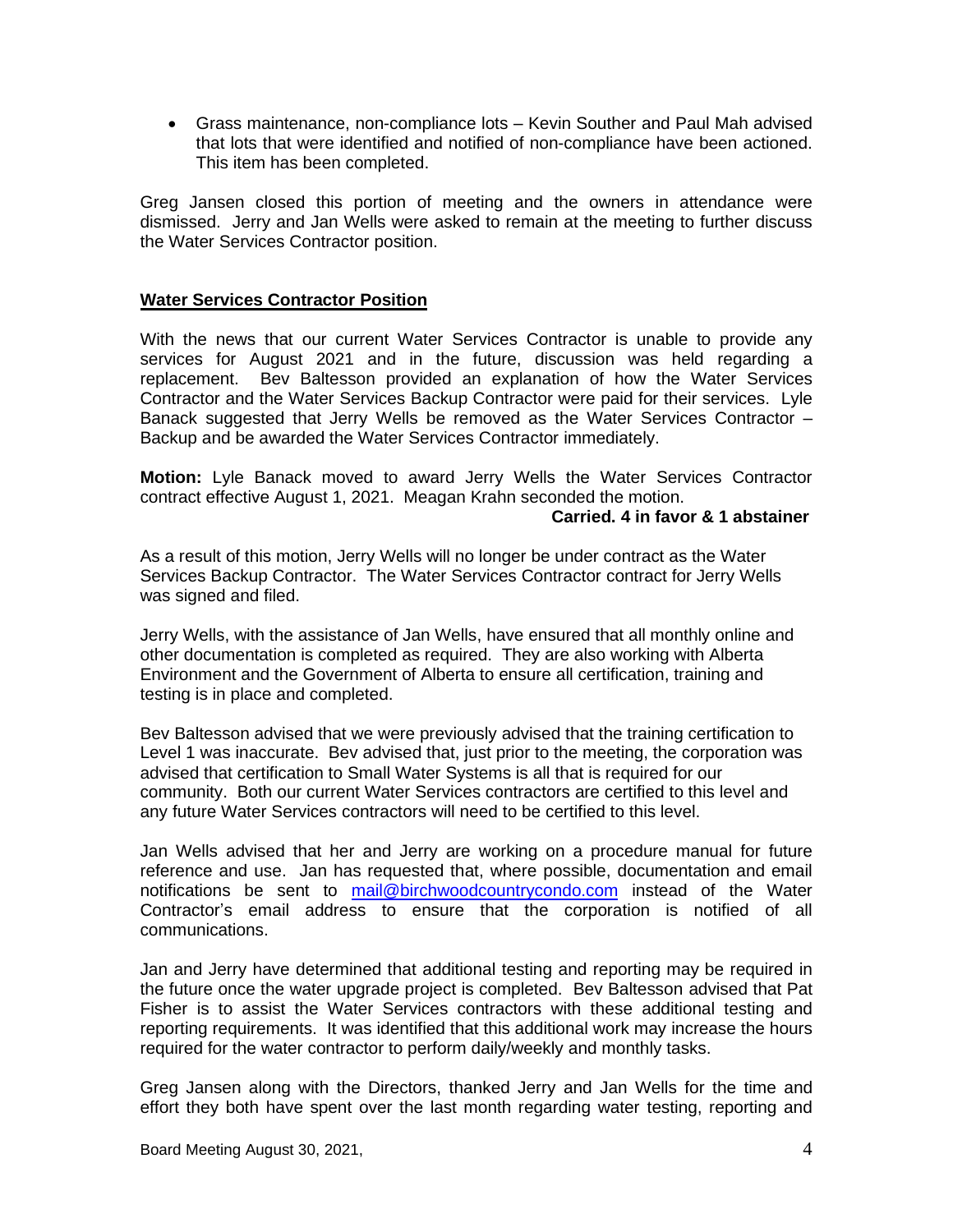#### certification.

Jerry and Jan Wells were excused from the meeting.

Kevin Souther, Bev Baltesson, and Greg Jansen reported that meetings were completed with two owners that have expressed interest in the Water Services contractor position. Recommendations from these meetings were to offer Russ Smith the Water Services Contract and that Small Water Systems training would be offered to both.

After some discussion, it was agreed that some revisions should be made to the current Water Services contract. Bev Baltesson will send the current contract to all Directors for their input by September 2<sup>nd</sup>. Bev will revise and resend the contract for approval of all Directors. Once the revised contract is approved, it will be offered to Russ Smith. Motions to approve the revised contract and offer the revised contract to Russ will be carried out through email. Kevin, Bev, and Greg will arrange a meeting to offer Russ the contract once it has been revised and approved.

#### **Television & PA System**

Lyle Banack advised that he researched electronic equipment adequate for use in hosting virtual meetings. Lyle recommended a 75" television, TV stand, wired microphone and speaker and 4 wireless microphones. Lyle advised that cost would be approximately \$2,000.00 and, if approved, could be on site within a couple of weeks.

**Motion:** Kevin Souther moved that Lyle Banack purchase adequate electronics including a television and PA System to be used for virtual meetings. Meagan Krahn seconded the motion. **Carried unanimously**

#### **New Business**

Bev Baltesson questioned if a reminder notification for the Annual General Meeting scheduled for Saturday, October 2, 2021, should be sent to all owners. It was discussed and agreed that a reminder should be sent out.

Lyle Banack suggested that a copy of the Agenda could be resent, and possibly, a copy of the 2020-2021 Audited Financials could also be included if they are available. Crystal Heck will check on the status of the financials currently in progress with the auditor.

Bev advised that no owners have requested a link to attend the Annual General Meeting. Bev will create a Zoom link for the meeting in the event any owners wish to attend virtually.

Bev advised that, it seems virtual meetings will most likely continue in the future, and we should change our subscription from monthly to yearly as it would be slightly cheaper. Also, a yearly subscription would only need to be reimbursed once, instead of monthly.

Bev Baltesson will arrange to prepare a mailout that will include a copy of the Agenda with a link to the Zoom meeting, 2020-2021 Audited Financial, if available and covering letter which will include the reminder that there are six director positions available.